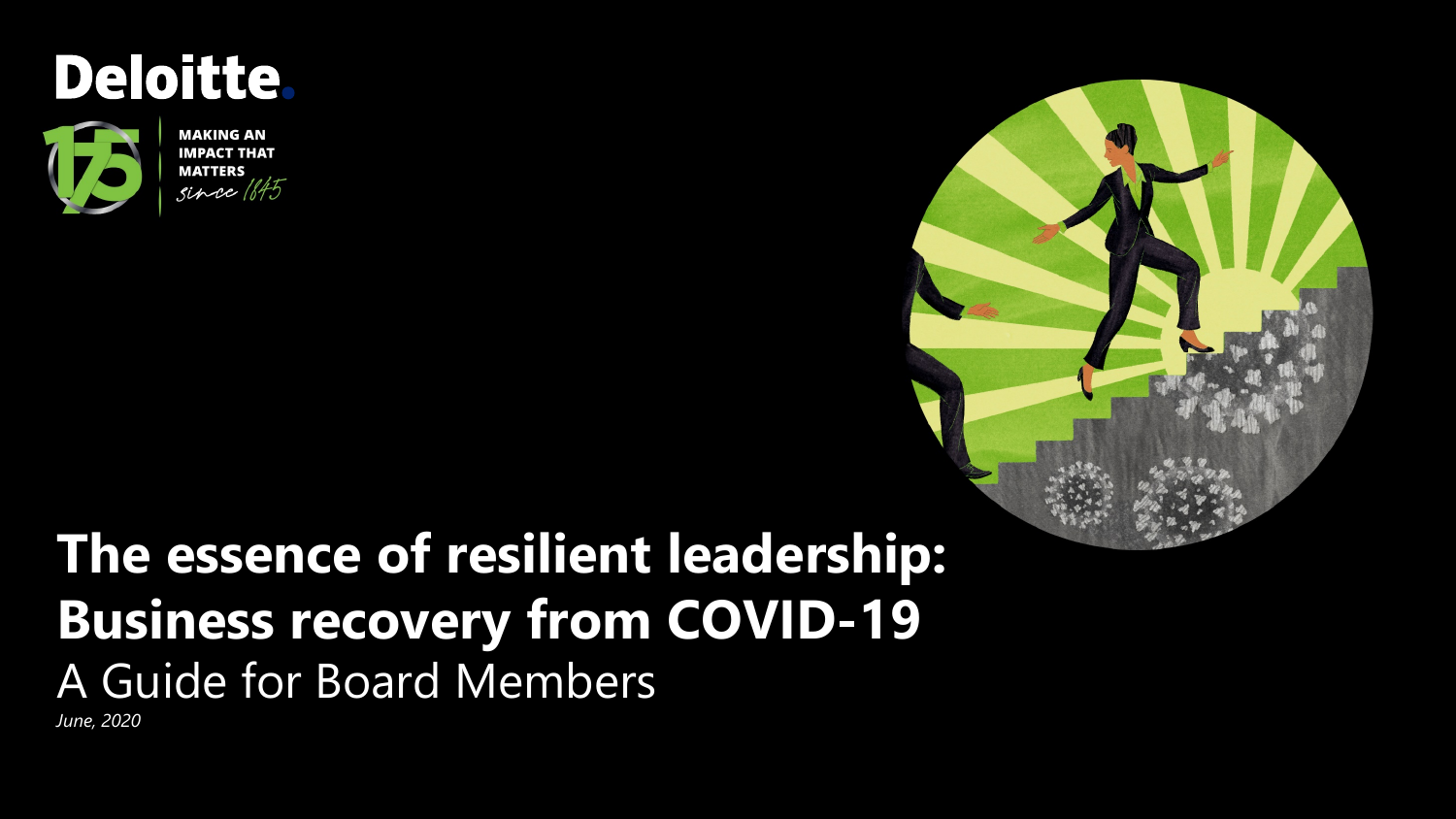The essence of resilient leadership: Business recovery from COVID-19\* *The Board as resilient leaders on the journey through* **Recovery**

### **3. Trust as a catalyst of recovery**

- *Understand where "trust" as an exchange of value has either appreciated or depreciated during Respond, and the implications for Recover*
- *Confirm management is overtly considering the four human dimensions of trust for all major stakeholder groups* **4. Anticipate the destination**

### **THRIVE**

- **RECOVER** • *Iterate the destination at the end of Recover with senior leadership*
	- *Confirm that the Recover PMO (or equivalent) has been appropriately configured*

# **RESPOND**

### **1. The mindset shift: from today to tomorrow**

*Check in with the CxO / senior leadership to confirm how (s)he is leading those mindset shifts within the organization*

### **2. The only certainty is…uncertainty**

*How has management considered (i) each of the five uncertainties, and the implications on Recover; and (ii) other uncertainties (including "unknown unknowns") which could impact the business? These are often geographic or sector-specific*

\* Read more about how resilient leaders shift organizational mindsets, navigate uncertainties, and invest in building trust in order to develop a recovery playbook that serves as a solid foundation for the post-COVID future in *[The essence of resilient leadership: Business recovery from COVID-19](https://www2.deloitte.com/us/en/insights/economy/covid-19/guide-to-organizational-recovery-for-senior-executives-heart-of-resilient-leadership.html?nc=1)*

© 2020. For information, contact Deloitte Touche Tohmatsu Limited.

**Deloitte.** 

1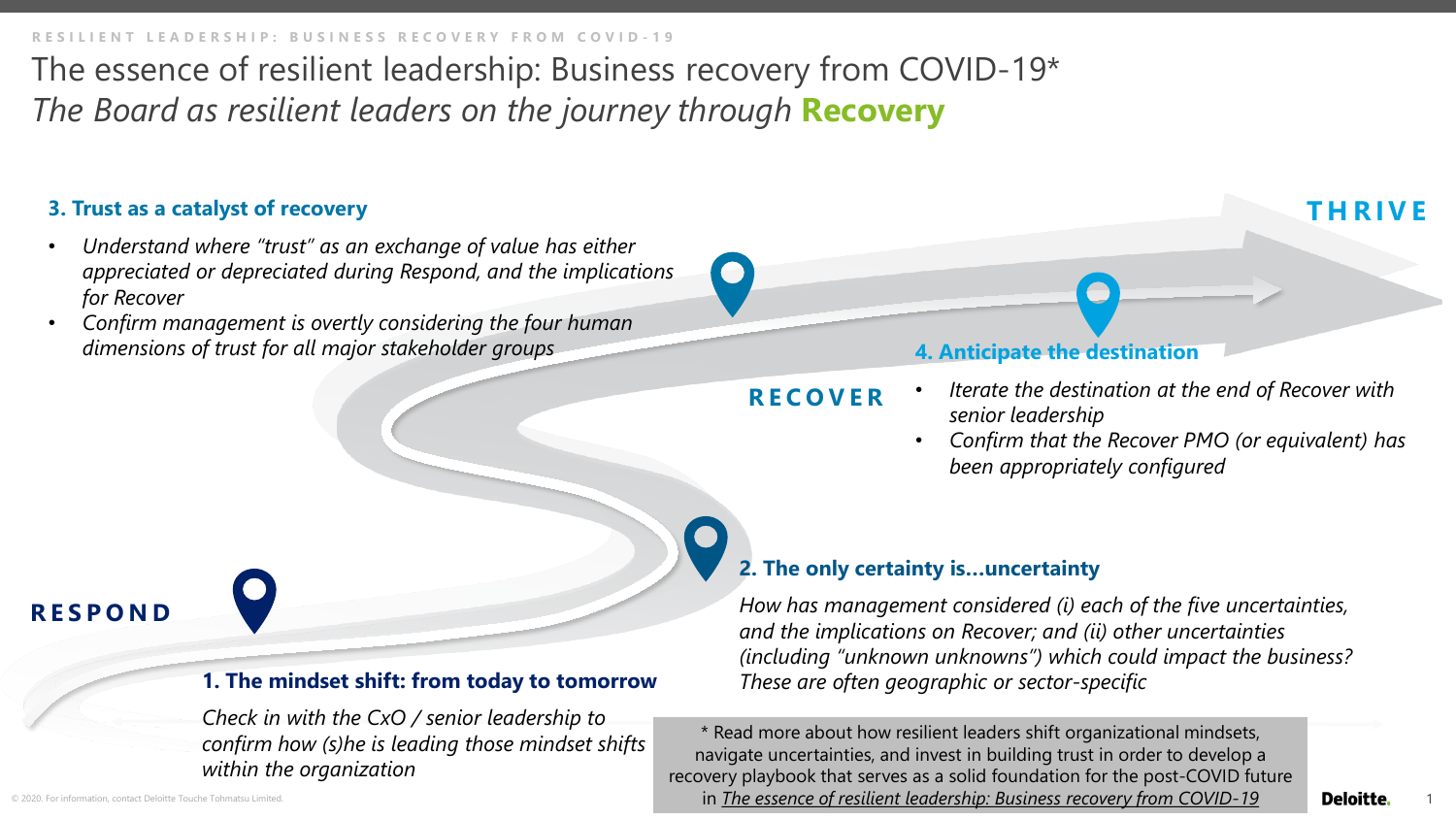### Questions the Board can probe during *Recovery* **RESILIENT LEADERSHIP: BUSINESS RECOVERY FROM COVID - 1 9**

| Key messages from the article                   | Questions boards can ask management                                                                                                                                                                                                                                                                                                                                                                                                                                                                                  |
|-------------------------------------------------|----------------------------------------------------------------------------------------------------------------------------------------------------------------------------------------------------------------------------------------------------------------------------------------------------------------------------------------------------------------------------------------------------------------------------------------------------------------------------------------------------------------------|
| Overall: Resilience is a way of<br>being        | • What have we learned to incorporate into the business permanently?<br>• What silos were broken down during our initial response and how can we make them permanent?<br>• Where did we find our operating model was unable to handle the crisis?<br>• What other changes to the business model are implied by the crisis?                                                                                                                                                                                           |
| 1. The mindset shift: From today to<br>tomorrow | • Situation and Management: Is the tone shifting from crisis management to interim-term program management?<br>• Focus: Has the company pivoted to a market-facing focus?<br>• Planning: Are scenarios being considered and how they are impacting the Recover plan?<br>• Attitude: How are we reinventing the business? What new business models need to emerge?                                                                                                                                                    |
| 2. The only certainty is<br>uncertainty         | What is the impact of the five uncertainties on the Recover plan and future?<br>$\bullet$<br>1. Changing social contract<br>2. Changing roles and rules of institutions<br>3. Unpredictable cash resources / capital needs<br>4. Permanence of customer / consumer behaviors changes<br>5. Changing expectations for physical, emotional, financial, digital safety                                                                                                                                                  |
| 3. Trust as a catalyst of recovery              | • How has trust been built up (or deteriorated) in the organization during Respond?<br>• Where/how does trust need to be further built to enable the Recover plan?                                                                                                                                                                                                                                                                                                                                                   |
| 4. Anticipate the destination                   | • At end of Recover:<br>• What does "success" look like?<br>• What is the expected timeframe for "Recover"?<br>• What are the critical factors which would modify the timeline?<br>• What impact will each of the five "uncertainties" have on the destination?<br>• What are the other "unknowns" which could modify the timeline?<br>How has management answered each of the core strategic questions related to stakeholder outcomes?<br>• Recover PMO team equipped and resourced? Are responsibilities defined? |

For more details, please refer to *[The essence of resilient leadership: Business recovery from COVID-19](https://www2.deloitte.com/us/en/insights/economy/covid-19/guide-to-organizational-recovery-for-senior-executives-heart-of-resilient-leadership.html?nc=1)*